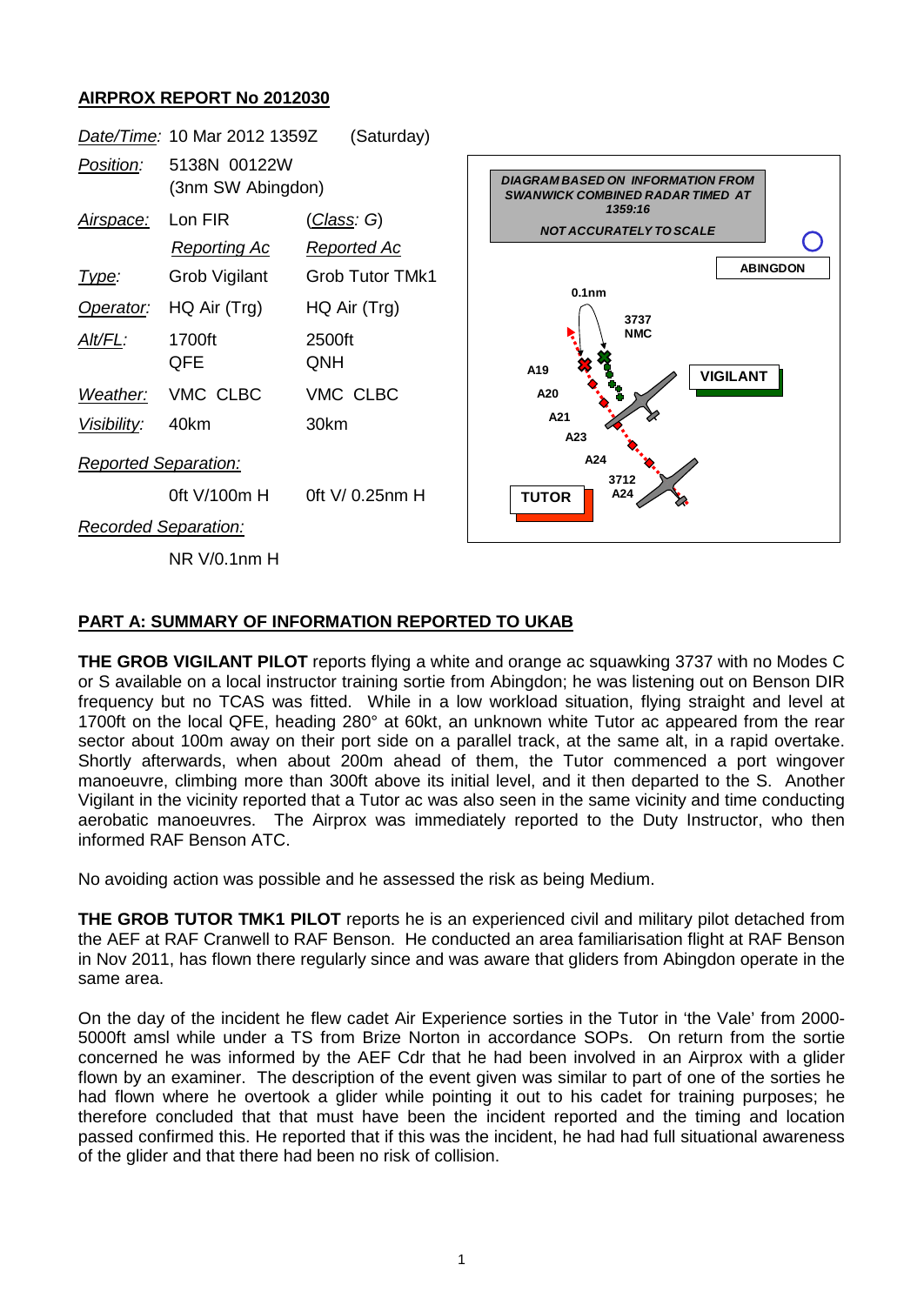It appeared to him that the detail of the event had been poorly described by the glider pilot and it was his initial impression the glider pilot had low SA at the time. Later, he was informed that it was alleged that he had been conducting low level aerobatics. He was not aware of any RT report having been made.

Part of the ground training that the cadets receive prior to flying is to be responsible for looking out for other ac and for reporting them to the pilot. On the sortie in question, he was initially working at about 4500ft doing general handling and teaching the cadet, who was on his first flight, the effects of controls. He was working above a scattered cloud layer (3000-3500ft) but was over a large hole in the layer and was in sight of the surface. As part of his lookout routine he saw a Vigilant at about 3nm away working the same area, but below the cloud layer; he tried to point it out to the cadet but the cadet did not see it. Occasionally he was directly above the glider and it appeared to be flying on a N-S racetrack to the SSW of Abingdon or the NW of Didcot power station and was working in a similar area above him. He correlated the ac with his TAS which occasionally showed a 'solid white diamond' with no alt readout. He had previously been taught that is was how Vigilants manifested themselves on the TAS display because they were not fitted with Mode C. During this time Brize Radar called a contact with "no height information", which correlated with the Vigilant; he replied that he was visual and there was a "glider down there". He used the opportunity to explain to the cadet that ops in VFR airspace are deconflicted by the use of lookout, TAS and a TS, but the cadet could still not see the glider. He decided to exercise the cadet's ground training by flying towards the glider until he could see it and practise reporting it to him by using the clock code. He started in the glider's 7 o'clock at about a mile and 2000ft above. As the glider was heading roughly N at the time, he thought that it might be on recovery to Abingdon, so he was careful to assess his alt and distance from the Abingdon ATZ and resolved to break off the manoeuvre early if he perceived a risk of penetration of the ATZ. He accelerated his ac to about 140kt by descending in order to expedite the exercise and remain to the S of the ATZ.

He overtook the Vigilant about 300m to its L, on a parallel heading, and co-altitude, and proceeded to overtake it until he was in its 10 o'clock position; finally the cadet saw it and was able to report it.

At no stage did he have a crossing flight path and at no stage did he lose visual contact with it. He expected that the glider, being occupied by military pilots, would also not perceive a risk of collision during the pass; he would not have done this had it been a civil ac. In any case, he took care to keep adequate separation in order not to alarm the other crew by his proximity, and ensure that there was no risk of collision should the glider unexpectedly manoeuvre. He had also kept sufficient energy to escape upwards should the glider manoeuvre unexpectedly but it appeared to take no avoiding action.

As soon as the training objective had been met, he climbed and turned left away from the glider in order to increase separation and reposition for further training; he made a positive break away manoeuvre as one would when leaving formation in order to indicate to the Vigilant that he was leaving, although he was unsure whether the pilot had seen him.

**BM SAFETY MANAGEMENT** reports that the incident took place 2.7nm SSW of Abingdon, between a Vigilant and a Tutor, both operating VFR; the Vigilant pilot reported that they were in receipt of a "listening watch" from Benson DIR and the Tutor was in receipt of a TS from Brize Radar (RAD).

All heights/altitudes quoted are based upon SSR Mode C from the radar replay unless otherwise stated. RAD's report was submitted approximately 7 weeks after the incident.

While the Vigilant pilot reported being in receipt of a "listening watch" from Benson DIR, this was not the case. The Vigilant's operating unit was found to be utilising the VHF attributed to Benson DIR as a "quiet" freq whilst operating off circuit. Benson ATC does not monitor the freq at the weekend and was not aware that the Vigilant's unit utilised their freq.

HQ 22 (Trg) Gp Order 2307 for EFT states that: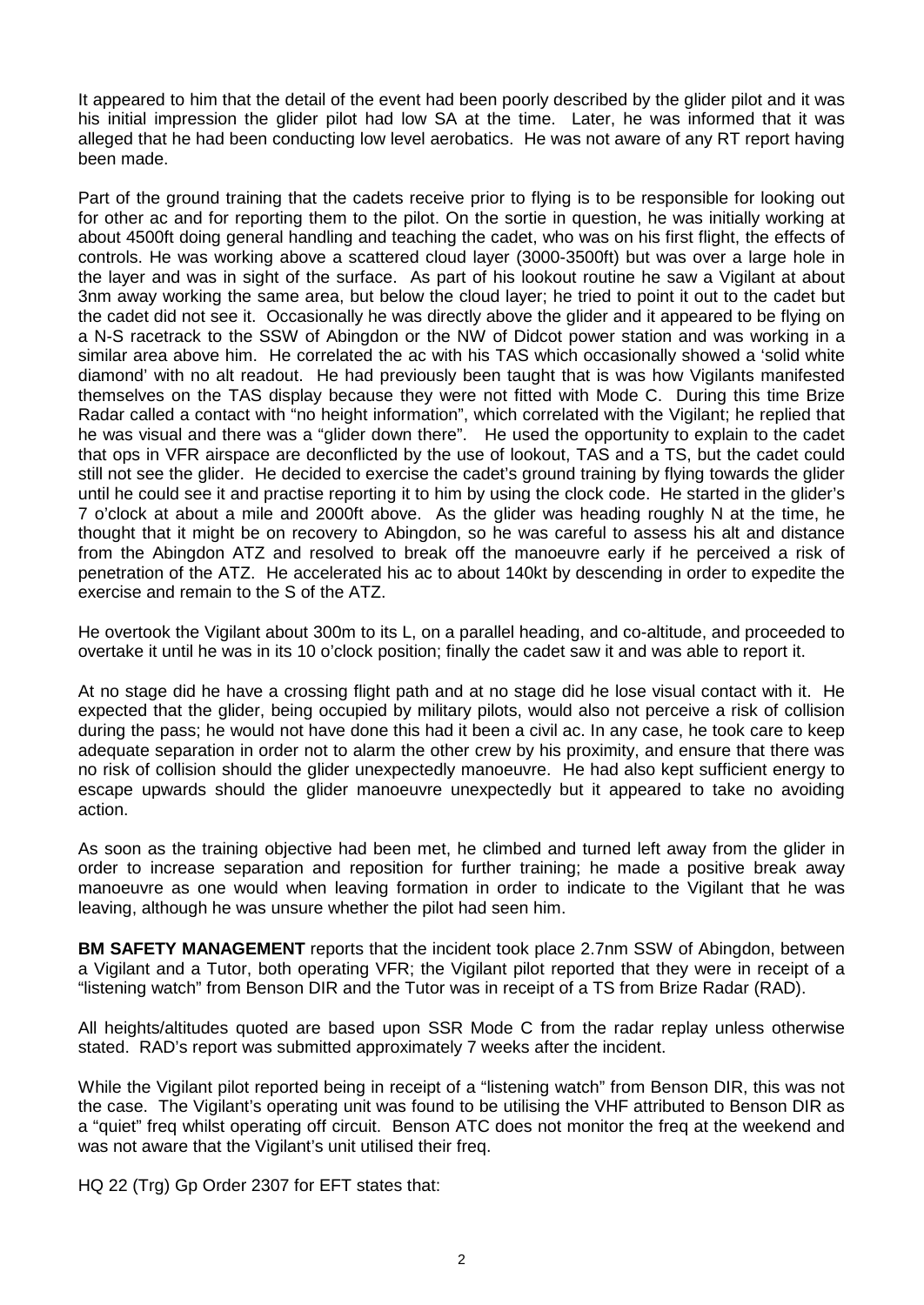"Aircraft Commanders **should** make all practicable use of RT and Air Traffic Services when operating in Class G airspace" and that "except where sortie profile and/or instructional content make it impracticable, [instructional and SCT] sorties **should** be conducted under a Traffic Service or higher."

RAF Benson is unable to provide a surveillance-based ATS to stn-based Tutor ac at the weekends due to manning constraints; consequently, Brize provides a LARS to RAF Benson AEF/UAS Tutor movements at weekends. Given the time that elapsed between the Airprox and RAD filing their report, and that nothing untoward was mentioned on freq at the time, RADs recollection of the incident was understandably vague; however, analysis of the tape transcript has shown that at the time of the Airprox they had at least 7 ac on freq, including 5 ac in receipt of a TS and they were attempting to sequence 2 para-dropping ac against a BZN inbound.

At 1348:47 the Tutor freecalled LARS was identified and placed under a TS. The incident sequence commenced at approximately 1353:53 when RAD passed TI to the Tutor on traffic, "*similar type er twelve o'clock, three miles, manoeuvring, indicating two thousand five hundred feet above*". Based on the radar replay, the subject of this TI is an unrelated Tutor 3.9nm SW of the incident Tutor, in its left 11 o'clock. The Vigilant was 3.1nm W of the incident Tutor in it's 12 o'clock and was not displaying SSR Mode C; RAF Vigilant ac are not equipped with Mode C capable transponders.

From 1353:53 until the CPA at 1359:16, the Tutor and Vigilant continued to manoeuvre within 1.2nm of each laterally. This accords with the Tutor pilot's report, stating that they became visual with the Vigilant 'at about 3 miles, working the same area as him but below the cloud layer'.

RAD passed TI to the Tutor on the Vigilant at 1357:53, stating "*pop up traffic, east-south-east, half a mile, slow moving, no height information*". The radar replay showed the Vigilant to be ½nm WSW of the Tutor, tracking NNW, with the Tutor in a right turn, descending through 3600ft. The Tutor pilot reported that they correlated this TI with a contact on his TCAS and with the Vigilant that they had previously sighted, replying to RAD that they were, "*visual with Vigilant now*". Notwithstanding the controller's use of the term 'pop-up traffic', given the altitude of the Vigilant and that it had maintained a constant track, it is unlikely that the ac had not previously 'painted' on radar and more likely that his scan had not previously detected the Vigilant.

At 1358:41 the Tutor, descending through 2900ft, rolled out on a WNW'ly track 0.8nm SE of the Vigilant. At 1358:52 the Tutor, descending through 2600ft, turned onto a NW'ly track, 0.6nm SE of the Vigilant. At 1359, having passed through the Vigilant's 6 o'clock and descending through 2400ft, the Tutor turned onto a NNW'ly track that paralleled that of the Vigilant; lateral separation was 0.4nm.

The CPA occurred at 1359:16 as the Tutor, indicating 2000ft, passed 0.1nm W of the Vigilant; the Vigilant pilot reported that the Tutor was co-altitude with him at the CPA.

The Tutor pilot reported that they manoeuvred their ac deliberately to teach their AEF cadet about lookout and that they maintained visual contact with what they believed to be adequate separation from the Vigilant throughout.

From the Vigilant pilot's perspective, notwithstanding their responsibility within Class G airspace to 'see and avoid', given the geometry of the incident they were unlikely to have been able to see the Tutor much earlier than they did. Notwithstanding the timing of the TI to the Tutor on the Vigilant, the Tutor pilot was visual with the Vigilant throughout the incident sequence and reported as such 1min 15sec prior to the CPA. Moreover, the Tutor pilot reported that having seen the Vigilant, his flight profile was considered and deliberate. On that basis, while the issues concerning the ATS provision by RAD are worthy of consideration, they were neither causal nor contributory to this Airprox (but have been addressed separately with SATCO Brize Norton).

**HQ AIR (TRG)** comments that while the Tutor pilot justifies in detail his logic for his actions, it was not necessary to get so close to the Vigilant in order to achieve his stated aims and such actions